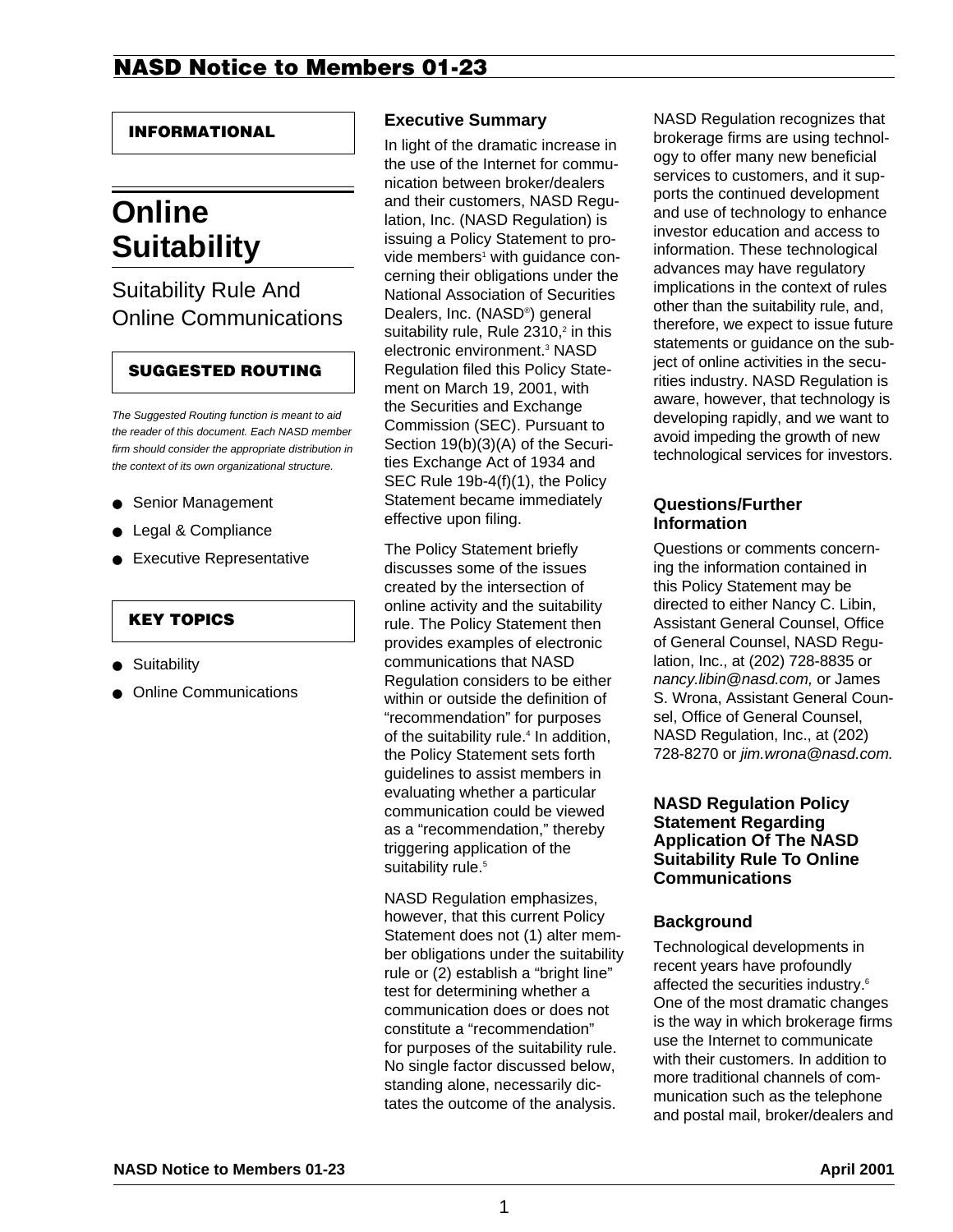customers now transmit information to each other through broker/ dealers' Web Sites, e-mail, Web phones, personal digital assistants, and hand-held pagers. Broker/dealers also use the Internet to provide lower-cost, unbundled services to customers. Among other things, broker/dealers have used the Internet to provide investors with new tools to obtain access to important analytical information, conduct their own research, and place their own orders. Technological advancements have provided many benefits to investors and the brokerage industry. These technological innovations, however, also have presented new regulatory challenges, including those arising from the application of the suitability rule to online activities.

The NASD's suitability rule states that in recommending to a customer the purchase, sale, or exchange of any security, a member shall have reasonable grounds for believing that the recommendation is suitable for such customer. As the rule states, a member's suitability obligation applies to securities that the member "recommends" to a customer.7 The NASD's suitability rule generally has been violated when a broker/dealer "recommends" a security to a customer that might be suitable for some investors, but is unsuitable for that particular customer.

#### **Applicability Of The Suitability Rule To Electronic Communications**

There has been much debate recently about the application of the suitability rule to online activities.<sup>8</sup> Two major questions have arisen: first, whether the current suitability rule should even apply to online activities, and second, if so, what types of online communications constitute

"recommendations" for purposes of the rule.

In answer to the first question, NASD Regulation believes that the suitability rule applies to all "recommendations" made by members to customers—including those made via electronic means—to purchase, sell, or exchange a security. Electronic communications from broker/ dealers to their customers clearly can constitute "recommendations." The suitability rule, therefore, remains fully applicable to online activities in those cases where the member "recommends" securities to its customers.

With regard to the second question, NASD Regulation does not seek to identify in this Policy Statement all of the types of electronic communications that may constitute "recommendations." As NASD Regulation has often emphasized, "[w]hether a particular transaction is in fact recommended depends on an analysis of all the relevant facts and circumstances." <sup>9</sup> That is, the test for determining whether any communication (electronic or traditional) constitutes a "recommendation" remains a "facts and circumstances" inquiry to be conducted on a case-by-case basis.

NASD Regulation also recognizes that many forms of electronic communications defy easy characterization. Nevertheless, we offer as guidance the following general principles for member firms to use in determining whether a particular communication could be deemed a "recommendation." As illustrated by the examples provided below, the "facts and circumstances" determination of whether a communication is a "recommendation" requires an analysis of the content, context, and presentation of the particular communication or set of communications. The

determination of whether a "recommendation" has been made, moreover, is an objective rather than a subjective inquiry. An important factor in this regard is whether—given its content, context, and manner of presentation a particular communication from a broker/dealer to a customer reasonably would be viewed as a "call to action," or suggestion that the customer engage in a securities transaction. Members should bear in mind that an analysis of the content, context, and manner of presentation of a communication requires examination of the underlying substantive information transmitted to the customer and consideration of any other facts and circumstances, such as any accompanying explanatory message from the broker/dealer.<sup>10</sup> Another principle that members should keep in mind is that, in general, the more individually tailored the communication to a specific customer or a targeted group of customers about a security or group of securities. the greater likelihood that the communication may be viewed as a "recommendation." <sup>11</sup>

#### **Scope Of The Term "Recommendation": Examples**

In order to provide guidance to members, NASD Regulation offers some examples of electronic communications that could be viewed as within or outside the definition of "recommendation." These examples are intended to show the application of the abovementioned general principles.

In addition to when a member acts merely as an order-taker regarding a particular transaction,<sup>12</sup> NASD Regulation generally would view the following activities and communications as falling outside the definition of "recommendation":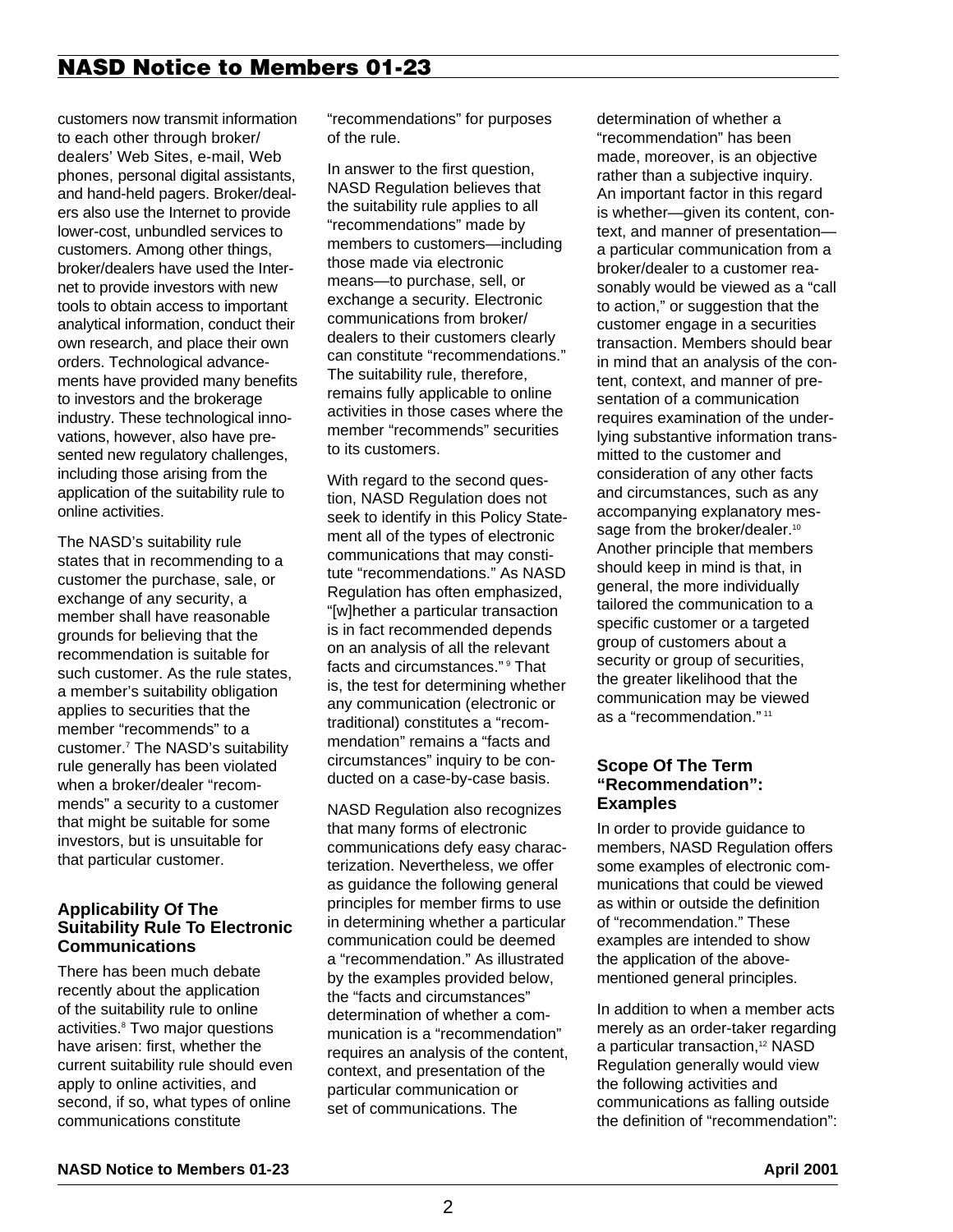- A member creates a Web Site that is available to customers or groups of customers. The Web Site has research pages or "electronic libraries" that contain research reports (which may include buy/sell recommendations from the author of the report), news, quotes, and charts that customers can obtain or request.
- A member has a search engine on its Web Site that enables customers to sort through the data available about the performance of a broad range of stocks and mutual funds, company fundamentals, and industry sectors. The data is not limited, for instance, to, and does not favor, securities in which the member makes a market or has made a "buy" recommendation. Customers use and direct this tool on their own. Search results from this tool may rank securities using any criteria selected by the customer, and may display current news, quotes, and links to related sites.<sup>13</sup>
- A member provides research tools on its Web Site that allow customers to screen through a wide universe of securities (e.g., all exchange-listed and Nasdaq securities) or an externally recognized group of securities (e.g., certain indexes) and to request lists of securities that meet broad, objective criteria (e.g., all companies in a certain sector with 25 percent annual earnings growth). The member does not impose limits on the manner in which the research tool searches through a wide universe of securities, nor does it control the generation of the list in order to favor certain securities. For

instance, the member does not limit the universe of securities to those in which it makes a market or for which it has made a "buy" recommendation. Similarly, the algorithms for these tools are not programmed to produce lists of securities based on subjective factors that the member has created or developed, nor do the algorithms, for example, produce lists that favor those securities in which the member makes a market or for which the member has made a "buy" recommendation.

A member allows customers to subscribe to e-mails or other electronic communications that alert customers to news affecting the securities in the customer's portfolio or on the customer's "watch list." Such news might include price changes, notice of pre-scheduled events (such as an imminent bond maturation), or generalized information. The customer selects the scope of the information that the firm will send to him or her.

NASD Regulation generally would view the following communications as falling within the definition of "recommendation":

- A member sends a customerspecific electronic communication (e.g., an e-mail or pop-up screen) to a targeted customer or targeted group of customers encouraging the particular customer(s) to purchase a security.14
- A member sends its customers an e-mail stating that customers should be invested in stocks from a particular sector (such as technology) and urges customers to purchase one or more stocks from a list with "buy" recommendations.
- A member provides a portfolio analysis tool that allows a customer to indicate an investment goal and input personalized information such as age, financial condition, and risk tolerance. The member in this instance then sends (or displays to) the customer a list of specific securities the customer could buy or sell to meet the investment goal the customer has indicated.<sup>15</sup>
- A member uses data-mining technology (the electronic collection of information on Web Site users) to analyze a customer's financial or online activity—whether or not known by the customer—and then, based on those observations, sends (or "pushes") specific investment suggestions that the customer purchase or sell a security.

Members should keep in mind that these examples are meant only to provide guidance and are not an exhaustive list of communications that NASD Regulation does or does not consider to be "recommendations." As stated earlier, many other types of electronic communications are not easily characterized. In addition, changes to the factual predicates upon which these examples are based (or the existence of additional factors) could alter the determination of whether similar communications may or may not be viewed as "recommendations." Members, therefore, should analyze all relevant facts and circumstances, bearing in mind the general principles noted earlier and discussed below, to determine whether a communication is a "recommendation," and they should take the necessary steps to fulfill their suitability obligations. Furthermore, these examples are based on technological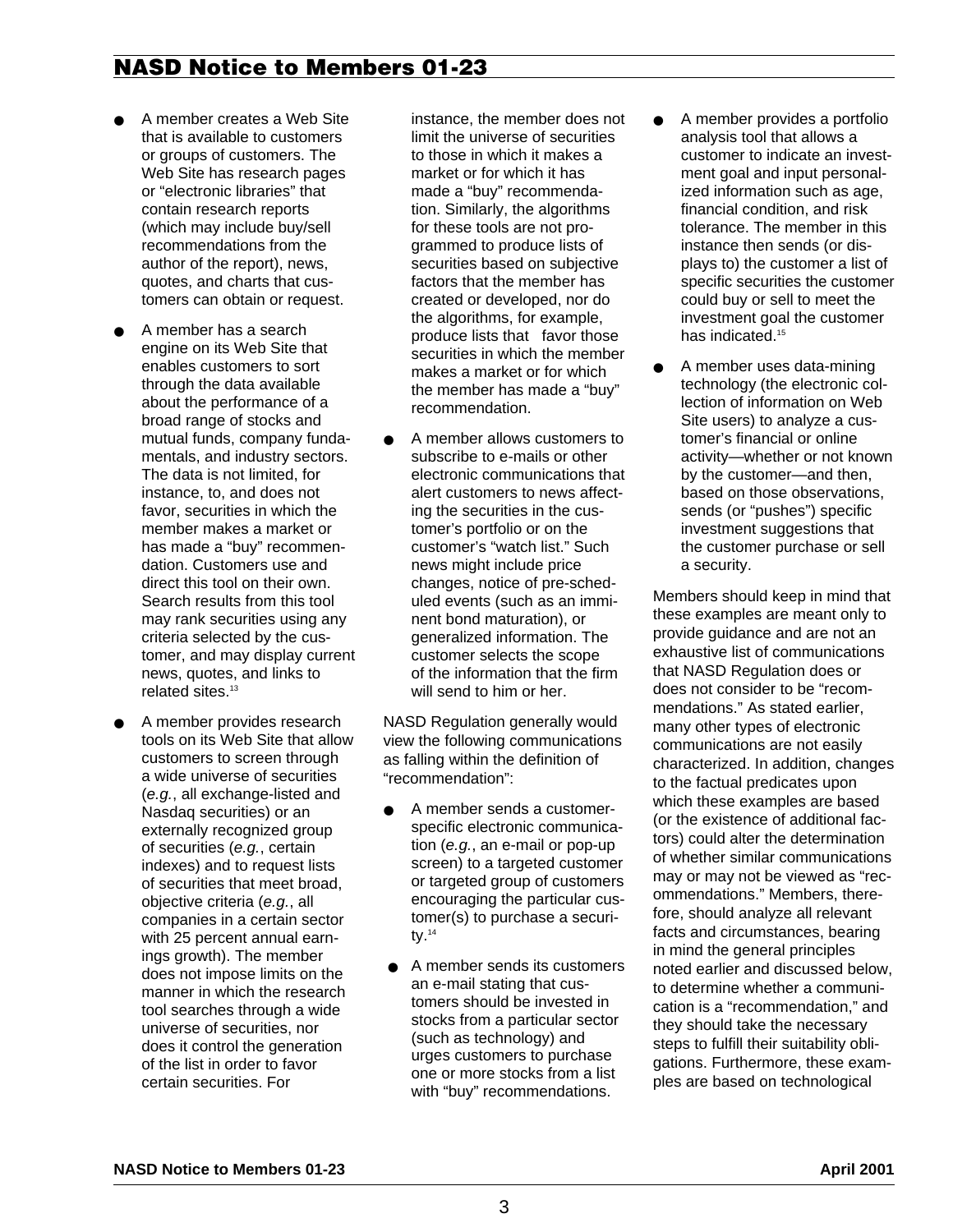services that are currently used in the marketplace. They are not intended to direct or limit the future development of delivery methods or products and services provided online.

#### **Guidelines For Evaluating Suitability Obligations**

NASD Regulation believes that members should consider, at a minimum, the following guidelines when evaluating their suitability obligations. None of these guidelines is determinative. Each is but one factor to be considered in evaluating all of the facts and circumstances surrounding the communication.

- A member cannot avoid or discharge its suitability obligation through a disclaimer where the particular communication reasonably would be viewed as a "recommendation" given its content, context, and presentation.16 NASD Regulation, however, encourages members to include on their Web Sites (and in other means of communication with their customers) clear explanations of the use and limitations of tools offered on those sites.
- Members should analyze any communication about a security that reasonably could be viewed as a "call to action" and that they direct, or appear to direct, to a particular individual or targeted group of individuals—as opposed to statements that are generally made available to all customers or the public at large—to determine whether a "recommendation" is being made.<sup>17</sup>
- Members should scrutinize any communication to a customer that suggests the purchase, sale, or exchange of a

security—as opposed to simply providing objective data about a security—to determine whether a "recommendation" is being made.<sup>18</sup>

- A member's transmission of unrequested information will not necessarily constitute a "recommendation." However, when a member decides to send a particular customer unrequested information about a security that is not of a generalized or administrative nature (e.g., notification of a stock split or a dividend), the member should carefully review the circumstances under which the information is being provided, the manner in which the information is delivered to the customer, the content of the communication, and the original source of the information. The member should perform this review regardless of whether the decision to send the information is made by a representative employed by the member or by a computer software program used by the member.
- Members should be aware that the degree to which the communication reasonably would influence an investor to trade a particular security or group of securities—either through the context or manner of presentation or the language used in the communication—may be considered in determining whether a "recommendation" is being made to the customer.

NASD Regulation emphasizes that the factors listed above are guidelines that may assist members in complying with the suitability rule. Again, the presence or absence of any of these factors does not by itself control whether a "recommendation" has been made or

whether the member has complied with the suitability rule. Such determinations can be made only on a case-by-case basis taking into account all of the relevant facts and circumstances.

## **Conclusion**

The foregoing discussion highlights some suggested guidelines to assist in determining when electronic communications constitute "recommendations," thereby triggering application of the NASD's suitability rule. NASD Regulation acknowledges the numerous benefits that are enjoyed by members and their customers as a result of the Internet and online brokerage services. NASD Regulation emphasizes that it neither takes a position on nor seeks to influence any firm's or customer's choice of a particular business model in this electronic environment. At the same time, however, NASD Regulation urges members both to consider all compliance implications when implementing new services and to remember that customers' best interests must continue to be of paramount importance in any setting, traditional or online.

As new technologies and/or services evolve, NASD Regulation will continue to provide statements or guidance regarding the application of the suitability rule and other rules.19 To date, NASD Regulation has worked to resolve various suitability-related issues with federal and state regulators, NASD Regulation's e-Brokerage Committee, the NASD's Legal Advisory Board and Small Firm Advisory Board, NASD Regulation's Standing and District Committees, and the NASD membership. This open dialogue has been beneficial, and NASD Regulation will continue to work with regulators, members of the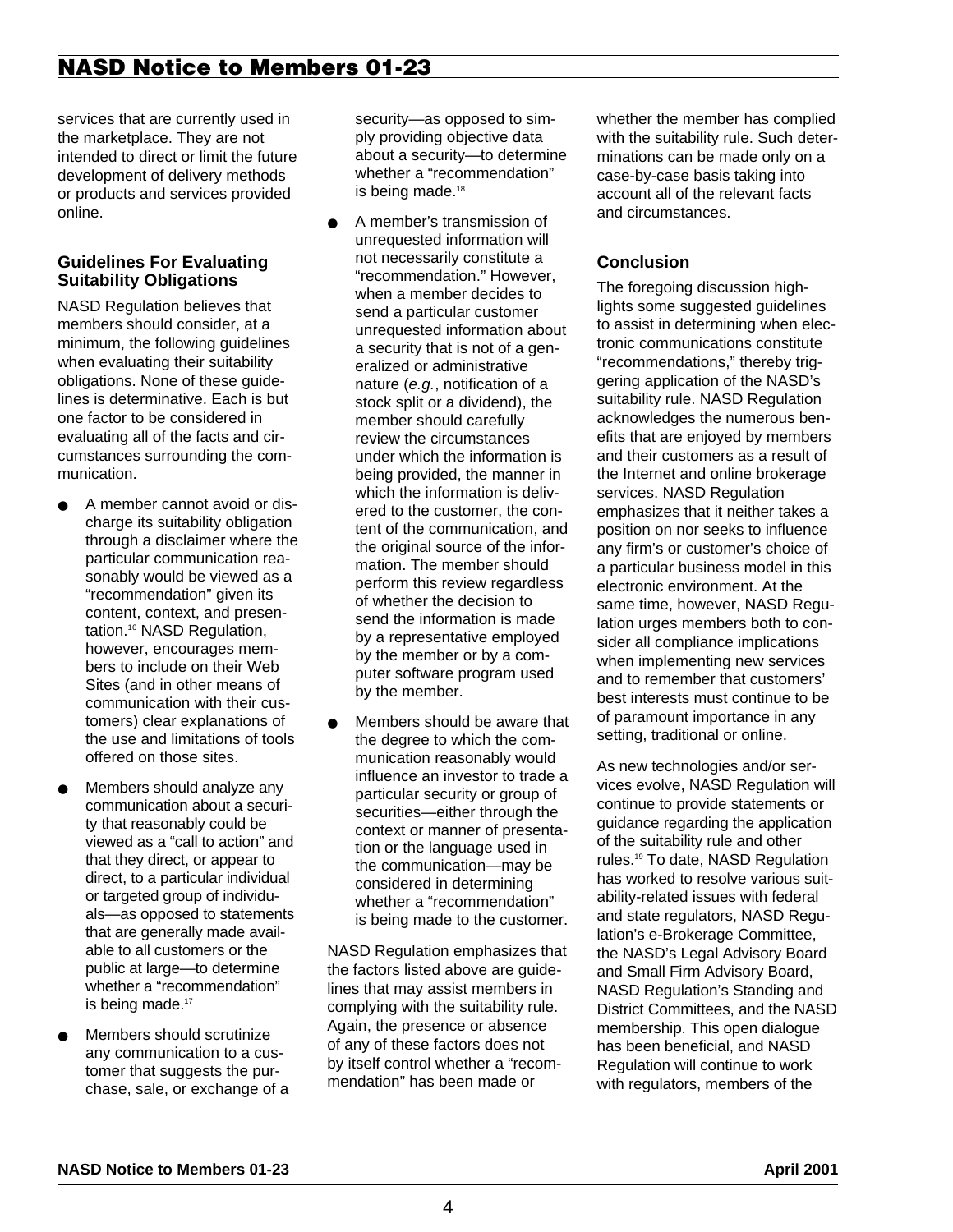industry and the public on these and other important issues that arise in the online brokerage environment.

## **Endnotes**

- 1 For purposes of this Policy Statement, the terms "member" and "broker/dealer" include both firms and their associated persons.
- 2 NASD Rule 2310 provides in pertinent part:
- (a) In recommending to a customer the purchase, sale or exchange of any security, a member shall have reasonable grounds for believing that the recommendation is suitable for such customer upon the basis of the facts, if any, disclosed by such customer as to his other security holdings and as to his financial situation and needs.
- (b) Prior to the execution of a transaction recommended to a non-institutional customer,…a member shall make reasonable efforts to obtain information concerning: (1) the customer's financial status; (2) the customer's tax status; (3) the customer's investment objectives; and (4) such other information used or considered to be reasonable by such member…in making recommendations to the customer.

NASD Rule 2310 applies to equity and certain debt securities, but not to municipal securities. Municipal securities are covered by Municipal Securities Rulemaking Board (MSRB) Rule G-19 ("Suitability of Recommendations and Transactions; Discretionary Accounts").

- 3 Although the focus of this Policy Statement is on the application of the suitability rule to electronic communications, much of the discussion is also relevant to more traditional communications, such as discussions made in-person, over the telephone, or through postal mail.
- 4 This Policy Statement focuses on "customer-specific" suitability under NASD Conduct Rule 2310. The word "recommendation" appears in quotation marks whenever it is discussed in the

context of a customer-specific suitability obligation. A broker/dealer must also have a reasonable basis "to believe that the recommendation could be suitable for at least some customers." In re F.J. Kaufman and Company of Virginia, 50 S.E.C. 164, 168, 1989 SEC LEXIS 2376, \*10 (1989) (emphasis in original). This is called "reasonable basis" suitability, and it "relates only to the particular recommendation, rather than to any particular customer." Id. See also In re Charles E. Marland & Co., Inc., 45 S.E.C. 632, 636, 1974 SEC LEXIS 2458, \*10 (1974) (recommending mutual fund switching creates rebuttable presumption of unsuitability); In re Thomas Arthur Stewart, 20 S.E.C. 196, 207, 1945 SEC LEXIS 318, \*25 (1945) ("[T]he lack of reasonable grounds for recommending [switching shares of mutual funds]" was the basis for finding broker had violated NASD's suitability rule based on a "reasonable basis" theory.).

Although not directly addressed in this Policy Statement, in certain instances, a suitability violation also can be based on an inappropriate frequency of trades, often referred to as excessive trading or churning. See IM-2310-2, Fair Dealing With Customers ("Some practices that have resulted in disciplinary action and that clearly violate this responsibility for fair dealing are…. [e]xcessive activity in a customer's account."). A broker/ dealer could violate the suitability rule, for example, where it recommended to a customer an excessive (and, based on the customer's financial situation and needs, an inappropriate) number of securities transactions and the customer routinely followed the broker/ dealer's recommendations. See, e.g., In re Harry Gliksman, Exchange Act Rel. No. 42255, at 4, 1999 SEC LEXIS 2685, at \*6 (Dec. 20, 1999) ("Under [Rule 2310], recommendations may be unsuitable if the trading is excessive based on the customer's objectives and financial situation."); In re Rafael Pinchas, Exchange Act Rel. No. 41816, at 11-12, 1999 SEC LEXIS 1754, at \*22 (Sept. 1, 1999) ("[E]xcessive trading, by itself, can violate NASD suitability standards by representing an unsuitable frequency of trading").

- 5 While other NASD rules may cover circumstances where members are making recommendations (see, e.g., Rule 2210, "Communications with the Public"), this Policy Statement is limited to a discussion of the suitability rule.
- 6 See SEC Guidance on the Use of Electronic Media ("Use of Electronic Media"), Release Nos. 34-7856, 34- 42728, IC-24426, 65 Fed. Reg. 25843, 25843, 2000 SEC LEXIS 847, at \*4 (Apr. 28, 2000) ("By facilitating rapid and widespread information dissemination, the Internet has had a significant impact on capital-raising techniques and, more broadly, on the structure of the securities industry.").
- 7 A member or associated person who simply effects a trade initiated by a customer without a related "recommendation" from the member or associated person is not required to perform a suitability analysis, although members may elect to determine whether a security is suitable under such circumstances for their own business reasons. See In re Thomas E. Warren, III, 51 S.E.C. 1015, 1019 n.19, 1994 SEC LEXIS 508, \*11 n.19 (1994) ("We do not believe the suitability claims brought against the Applicant are supported by the record. There is no evidence that Warren recommended the transactions that were effected in these accounts."), aff'd, 69 F.3d 549 (10th Cir. 1995) (table format); SEC Announcement of Final Rule on Sales Practice Requirements for Certain Low-Priced Securities, Release No. 34-27160, 54 Fed. Reg. 35468, 1989 SEC LEXIS 1603, at \*52 (Aug. 22, 1989) ("[T]he NASD and other suitability rules have long applied only to 'recommended' transactions."); Clarification of Notice to Members ("NtM") 96-60, 1997 NASD LEXIS 20 (FYI, Mar. 1997) (stating that a member's suitability obligation under Rule 2310 applies only to securities that have been recommended by the member). Similarly, the suitability rule does not apply where a member merely gathers information on a particular customer, but does not make any "recommendations." This is true even if the information is the type of information generally gathered to satisfy a suitability obligation.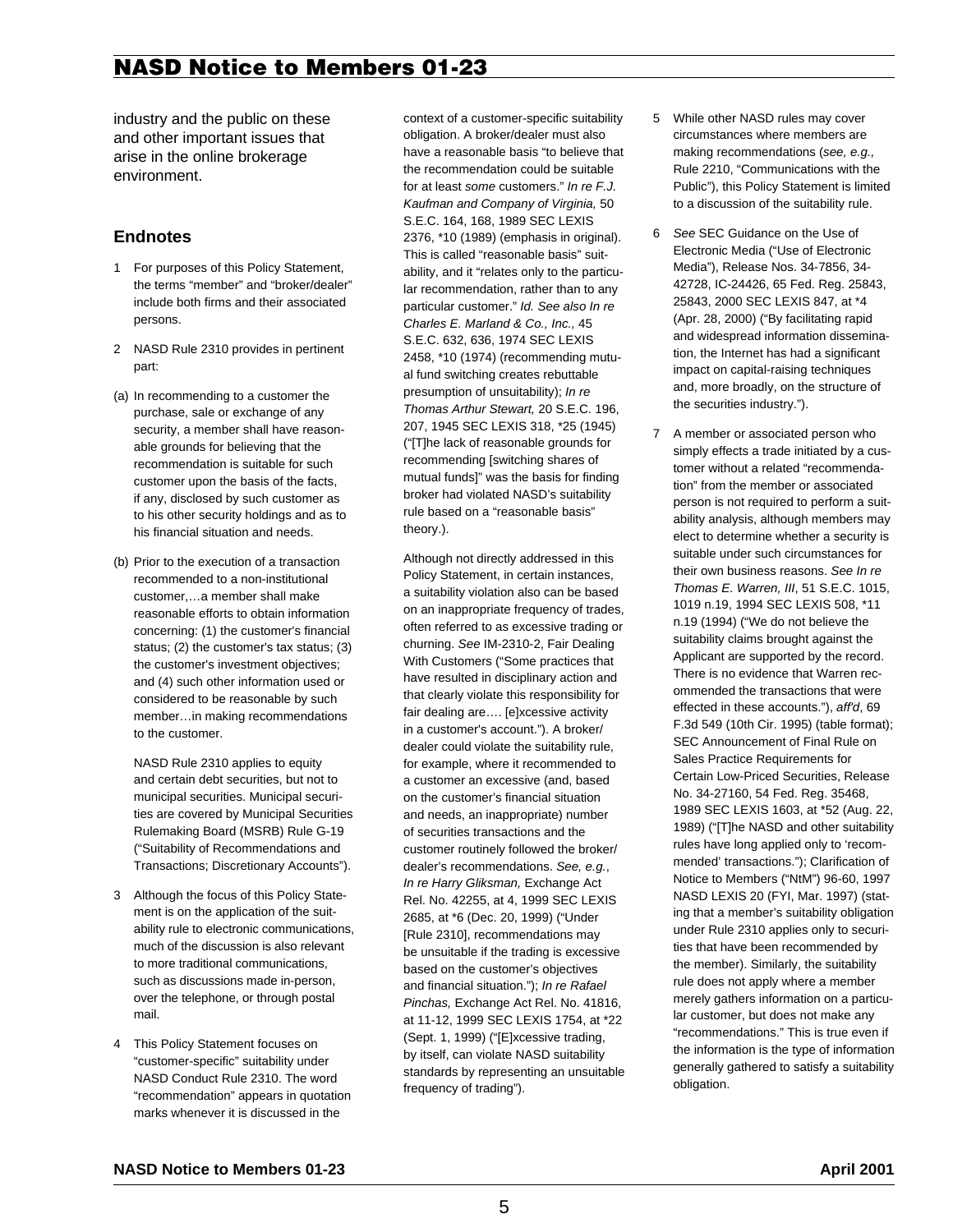Members should nonetheless remember that, under NASD Rule 2110, they are required to comply with know-yourcustomer obligations. Pursuant to these obligations, members must make reasonable efforts to obtain certain basic financial information from customers so that members can protect themselves and the integrity of the securities markets from customers who do not have the financial means to pay for transactions. See NtM 96-32, 1996 NASD LEXIS 51 (May 1996) (reminding members of their know-your-customer obligations), supplemented and clarified on different grounds by NtM 96-60 (Sept. 1996); see also NtM 99-11, 1999 NASD LEXIS 77 (Feb. 1999) ("While [this Notice] does not address firms' suitability obligations in connection with recommended transactions or their knowyour-customer obligations, firms are reminded that the existence of these obligations does not depend upon whether a trade is executed on-line or otherwise."); NtM 98-66, 1998 NASD LEXIS 81 (Aug. 1998) (noting that members should provide a description of "any internal system protocols designed to fulfill a member's 'know your customer' obligations"). Unlike the suitability rule, the NASD's know-yourcustomer requirements apply to members regardless of whether they have made a "recommendation."

- 8 See generally SEC Commissioner Laura Unger, Online Brokerage: Keeping Apace of Cyberspace (Nov. 1999) ("Unger Report") (discussing various views espoused by online brokerage firms, regulators and academics on the topic of online suitability). The Unger Report can be accessed through the SEC Web Site at www.sec.gov/ news/spstindx.htm (last modified on May 4, 2000). See also Developments in the Law—The Law of Cyberspace, 112 Harv. L. Rev. 1574, 1582-83 (1999) (The article highlights the broader debate by academics and judges over whether "to apply conventional models of regulation to the Internet.").
- 9 Clarification of NtM 96-60, 1997 NASD LEXIS 20 (FYI, Mar. 1997).
- 10 For example, if a broker/dealer transmitted a research report to a customer at the customer's request, that communication may not be subject

to the suitability rule; whereas, if the same broker/ dealer transmitted the very same research report with an accompanying message, either oral or written, that the customer should act on the report, the suitability analysis would be different.

- 11 See Online Brokerage Services and the Suitability Rule, NASD Regulatory & Compliance Alert, at 20 (Summer 2000) (noting that the more individualized and particular the communication about a security, the closer the communication is to being viewed as a "recommendation"). The Regulatory & Compliance Alert article is also available at www.nasdr.com/rca\_summer00.htm. See also Thomas L. Taylor III & Alan S. Petlak, Q&A Online: Chat, Research, Compliance Reporter, July 31, 2000, at 11 (stating that a factor to consider when determining whether a communication is a "recommendation" is the degree to which it is individualized and specific).
- 12 See supra note 7 and accompanying text.
- 13 Note, however, that hyperlinks conceivably could create suitability obligations, depending, for example, on the information provided to and from the hyperlinked site, the extent to which a member endorses the content of the hyperlinked site, the nature of the firm's relationship to the hyperlinked site, and other attendant facts and circumstances. It should also be noted that NASD Regulation has previously issued guidance regarding the responsibility of members for the content of hyperlinked sites. See Letter from Thomas Selman, Vice President, NASD Regulation, Disclosure and Investor Protection to Craig Tyle, General Counsel, Investment Company Institute, Nov. 11, 1997. This letter can be accessed through NASD Regulation's Web Site at www.nasdr.com /2910/2210\_01.htm. See also Use of Electronic Media, supra note 6, at 65 Fed. Reg. at 25848- 25849, \*32-49 (discussing responsibility for hyperlinked information). In addition, NASD Regulation has provided guidance to firms regarding the use of "chat rooms" and "bulletin boards." See NtM 96-50, 1996 NASD LEXIS 60 (July 1996).
- 14 Note that there are instances where sending a customer an electronic communication that highlights a particular security (or securities) will not be viewed as a "recommendation." For instance, while each case requires an analysis of the particular facts and circumstances, a member generally would not be viewed as making a "recommendation" when, pursuant to a customer's request, it sends the customer (1) electronic "alerts" (such as account activity alerts, market alerts, or price, volume, and earnings alerts) or (2) research announcements (e.g., a firm's "stock of the week") that are not tailored to the individual customer, as long as neither—given their content, context, and manner of presentation—would lead a customer reasonably to believe that the firm is suggesting that the customer take action in response to the communication.
- 15 Note, however, that a portfolio analysis tool that merely generates a suggested mix of general classes of financial assets (e.g., 60 percent equities, 20 percent bonds, and 20 percent cash equivalents), without an accompanying list of securities that the customer could purchase to achieve that allocation, would not trigger a suitability obligation. On the other hand, a series of actions which may not constitute "recommendations" when considered individually, may amount to a "recommendation" when considered in the aggregate. For example, a portfolio allocator's suggestion that a customer could alter his or her current mix of investments followed by provision of a list of securities that could be purchased or sold to accomplish the alteration could be a "recommendation." Again, however, the determination of whether a portfolio analysis tool's communication constitutes a "recommendation" will depend on the content, context, and presentation of the communication or series of communications.
- 16 Although, as noted previously, a broker/dealer cannot disclaim away its suitability obligation, informing customers that generalized information provided is not based on the customer's particular financial situation or needs may help clarify that the information provided is not meant to be a